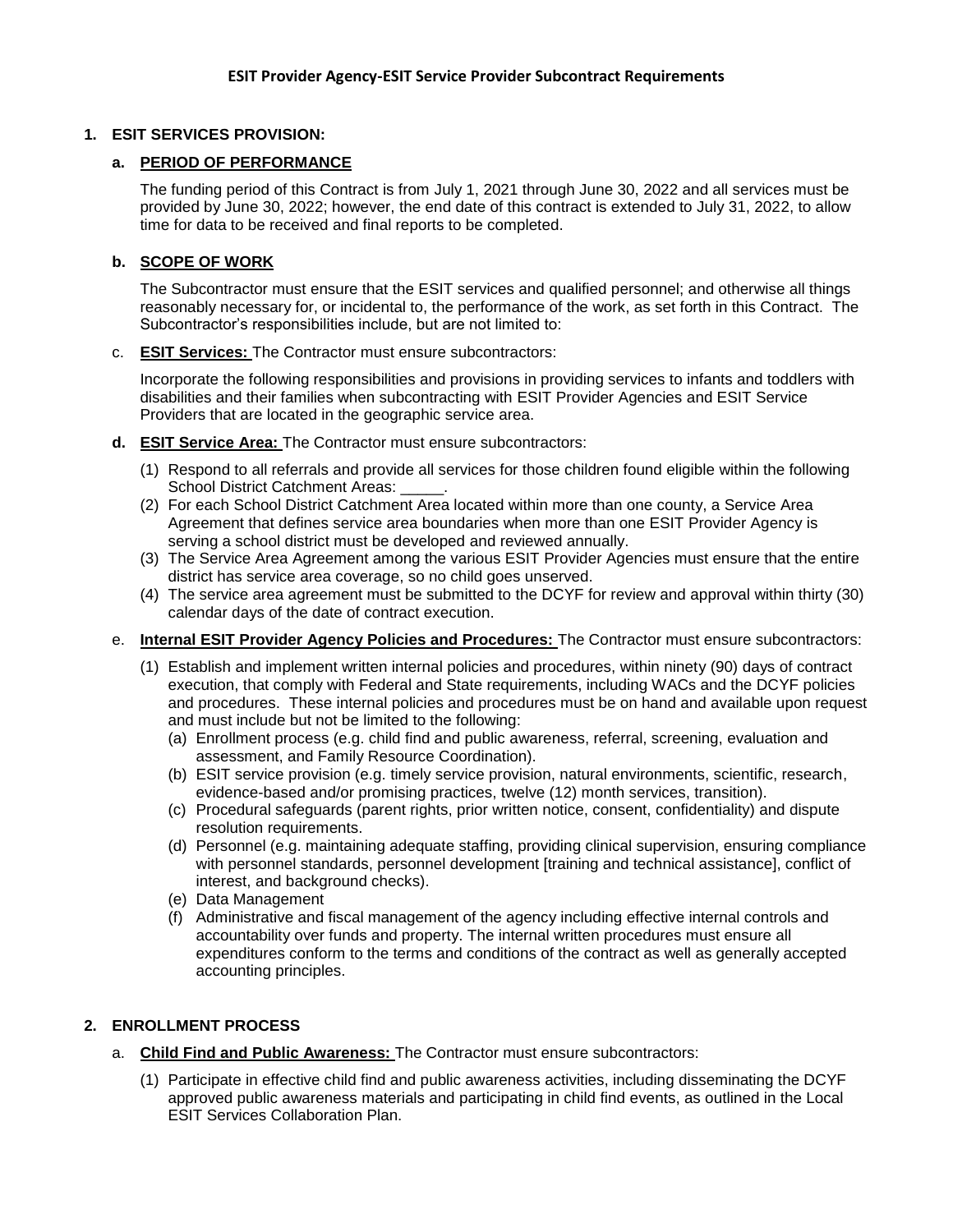- (2) Document completed child find/public awareness activities and submit to DCYF upon request.
- (3) Participate in the review of, ESIT Provider Agency, county, region, and statewide data annually and adjust the child find and public awareness activities as needed to target underserved populations.
- b. **Referral:** The Contractor must ensure subcontractors:
	- (1) Respond to all referrals of children who reside in each School District Catchment Area(s) being served by the ESIT Provider Agency or in accordance with the designated service area established in the Service Area Agreement in the Local ESIT Services Collaboration Plan.
	- (2) Within three (3) business days of receipt of the referral, a designated qualified ESIT Service Provider (FRC or Intake Coordinator) must contact the family.
	- (3) Enter all referrals received into the T-DMS/ACORN, including the status of the referral indicating the family's informed decision to accept or decline, within three (3) business days.
	- (4) Ensure ESIT Provider Agency assigns an FRC to the family within five (5) business days of family's consent to participate in ESIT services.
	- (5) Ensure ESIT Provider Agency assigns an FRC in the T-DMS/ACORN at least one (1) day prior to the FRCs first visit.
	- (6) Submit upon request, to the DCYF, documentation that a qualified ESIT Service Provider (FRC or Intake Coordinator):
		- (a) Provided and reviewed Parent Rights with the parent(s)/guardian(s), and
		- (b) Obtained written documentation of the family's informed decision to accept or decline participation in Part C of IDEA for all referrals.
- c. **Teaming:** The Contractor must ensure subcontractors:
	- (1) Use multidisciplinary teaming practices regarding conducting evaluations and assessments, completing child outcome measurement ratings, developing IFSPs and conducting IFSP reviews, and in providing coordinated IFSP services in accordance with the DCYF ESIT program recommended practices.
- d. **Screening, Evaluation, and Assessment:** The Contractor must ensure subcontractors:
	- (1) Carry out the following in accordance with the DCYF policies and procedures:
		- (a) Practice Guide: Screening: [https://www.dcyf.wa.gov/services/child-dev-support](https://www.dcyf.wa.gov/services/child-dev-support-providers/ESIT/practice-guides)[providers/ESIT/practice-guides](https://www.dcyf.wa.gov/services/child-dev-support-providers/ESIT/practice-guides)
		- (b) Practice Guides: Evaluation and Assessment, Informed Clinical Opinion, Ongoing Eligibility and IFSP Reviews: [https://www.dcyf.wa.gov/services/child-dev-support-providers/ESIT/practice](https://www.dcyf.wa.gov/services/child-dev-support-providers/ESIT/practice-guides)[guides](https://www.dcyf.wa.gov/services/child-dev-support-providers/ESIT/practice-guides)
		- (c) Qualified Personnel Guidelines: [https://www.dcyf.wa.gov/services/child-dev-support](https://www.dcyf.wa.gov/services/child-dev-support-providers/ESIT/policies-procedures)[providers/ESIT/policies-procedures](https://www.dcyf.wa.gov/services/child-dev-support-providers/ESIT/policies-procedures)
	- (2) Conduct developmental screenings in accordance with the DCYF Practice Guide as referenced above, to determine if evaluation and assessment is necessary.
	- (3) Conduct a family assessment, with concurrence of the family using qualified personnel, to identify the family's strengths, resources, priorities, and concerns, and the supports and services necessary to enhance the family's capacity to meet the developmental needs of the child.
	- (4) Conduct an initial evaluation to determine eligibility and an initial assessment of the child's unique strengths and needs to identify appropriate services to meet the needs of referred children in accordance with Part C of IDEA and the DCYF policies and procedures. Evaluation and assessment must be:
		- (a) Multidisciplinary, defined as completed by qualified professionals representing at least two (2) disciplines, using two (2) tools/procedures.
		- (b) Comprehensive and cover all developmental domains.
	- (5) Conduct ongoing assessments to identify progress/change in child and family's needs and to inform periodic IFSP reviews and annual IFSP meetings.
	- (6) Conduct a re-evaluation, in accordance with the DCYF State guidance, to determine ongoing eligibility if at any point during the provision of services, the IFSP team determines that the child may no longer be eligible for Part C of IDEA services, the IFSP team must decide whether additional evaluations are warranted to establish continued eligibility for the Part C of IDEA program.
	- (7) Use current evaluation and assessment data to develop child outcome measurement ratings for the three (3) child outcomes at entry and exit. Include families in the rating process.
	- (8) Enter eligibility information into the T-DMS/ACORN within ten (10) business days.
	- (9) Enter COS information into the T-DMS/ACORN within ten (10) business days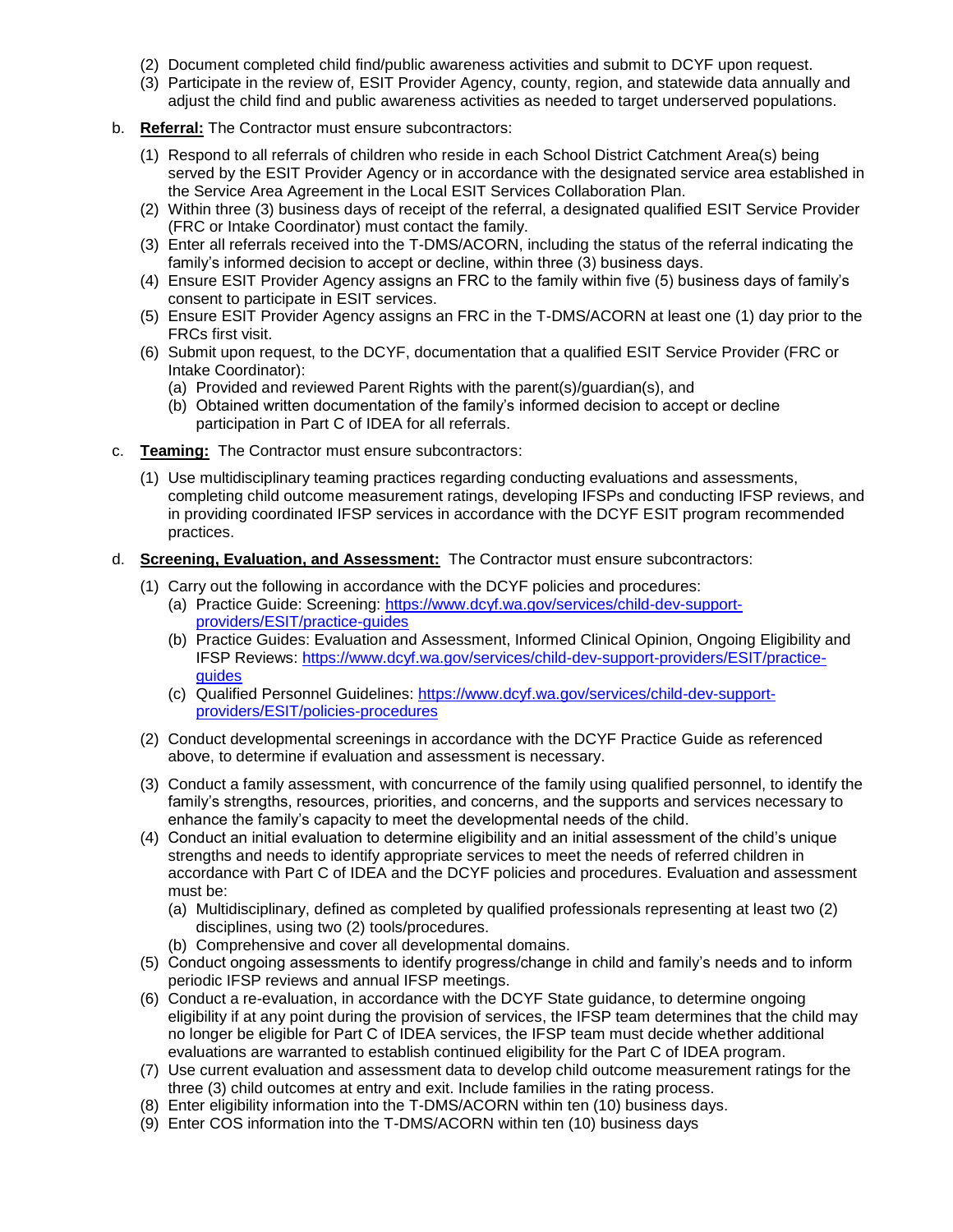# **e. IFSP Meetings and IFSP Development/Review:**

- (1) The Contractor must ensure subcontractors:
	- (a) Invite IFSP team members, as outlined in the DCYF policies and procedures, to participate in the following IFSP meetings and conduct these meetings:
		- i. An initial IFSP meeting to develop an initial IFSP for children who are determined eligible for Part C of IDEA, within forty-five (45) days of referral.
		- ii. An IFSP review at least every six (6) months or more frequently if warranted.
		- iii. An annual IFSP meeting to evaluate the IFSP within three-hundred-sixty-five (365) days of the initial IFSP.
- (2) Enter IFSP activities, including the COS, into the T-DMS within ten (10) business days of the event.
- (3) Collect data to account for the reasons for delays, including exceptional family circumstances, impacting the timeliness of IFSP meetings as outlined in the DCYF policies and procedures and the Late Services – Provision and Documentation Practice Guide: <https://www.dcyf.wa.gov/services/child-dev-support-providers/ESIT/practice-guides>
- (4) Develop the initial and annual IFSP and revise the IFSP as needed based on decisions made at IFSP meetings, in accordance with the DCYF policies and procedures and all required components of the WA IFSP as outlined in the IFSP Reviews Practice Guide: [https://www.dcyf.wa.gov/services/child](https://www.dcyf.wa.gov/services/child-dev-support-providers/ESIT/practice-guides)[dev-support-providers/ESIT/practice-guides](https://www.dcyf.wa.gov/services/child-dev-support-providers/ESIT/practice-guides)
- f. **Family Resources Coordination (FRC):** The Contractor must ensure subcontractors:
	- (1) Hire sufficient personnel to respond to referrals and provide FRC services within a maximum caseload ranging from fifty-five (55) to sixty-five (65) active IFSPs per 1.0 full-time equivalent (FTE). In no case, can an FRC caseload exceed sixty-five (65) for more than sixty (60) days without an exception to policy waiver submitted to the DCYF for review and approval recommendation for the DCYF to consider.
	- (2) Assign an FRC in the T-DMS/ACORN at least one (1) business day prior to the FRCs first scheduled visit.
	- (3) Support the FRC as an integral team member in the provision of ESIT services along with other ESIT Service Providers.
	- (4) Carry out all FRC activities as outlined in the DCYF policies and procedures, including but not limited to providing parent rights and procedural safeguards, facilitating IFSP meetings, coordinating ESIT services, assisting families in accessing community resources, etc.
- g. **ESIT Service Provision**
	- (1) **Timely Service Provision in Accordance with the IFSP:** The Contractor must ensure subcontractors:
		- (a) Provide all ESIT services as outlined on each child's IFSP (e.g. frequency, intensity, length, and duration) and use effective teaming practices to meet the developmental needs of the child and the needs of the family related to enhancing their child's development.
		- (b) Ensure each child's IFSP is complete and provide a monthly service (which includes family resources coordination) for funding to be available to cover the cost of services.
		- (c) Initiate services within thirty (30) calendar days of the parent's signature on the IFSP.
		- (d) Collect data to account for the reasons for delays, including exceptional family circumstances, impacting the timeliness of initiating IFSP services as outlined in the DCYF policies and procedures and the Late Services – Provision and Documentation Practice Guide: <https://www.dcyf.wa.gov/services/child-dev-support-providers/ESIT/policies-procedures>
		- (e) Engage all families in the Entry and Exit COS process utilizing the Decision Tree as described in the DCYF Child Outcome Summary Process: Engaging Families in a Meaningful Way Practice Guide:<https://www.dcyf.wa.gov/services/child-dev-support-providers/ESIT/practice-guides>
	- (2) **Natural Environments:** The Contractor must ensure subcontractors:
		- (a) Provide all ESIT services in natural environments as documented on the IFSP unless a justification is provided as to why the child's outcome cannot be met in a natural environment, including a plan to return services to a natural environment. The plan must address a limited time period for providing services in a setting other than a natural environment as outlined in the DCYF policies and procedures and Natural Environments Practice Guide: <https://www.dcyf.wa.gov/services/child-dev-support-providers/ESIT/policies-procedures>
	- (3) **Evidence-based/Promising Practices:** The Contractor must ensure subcontractors: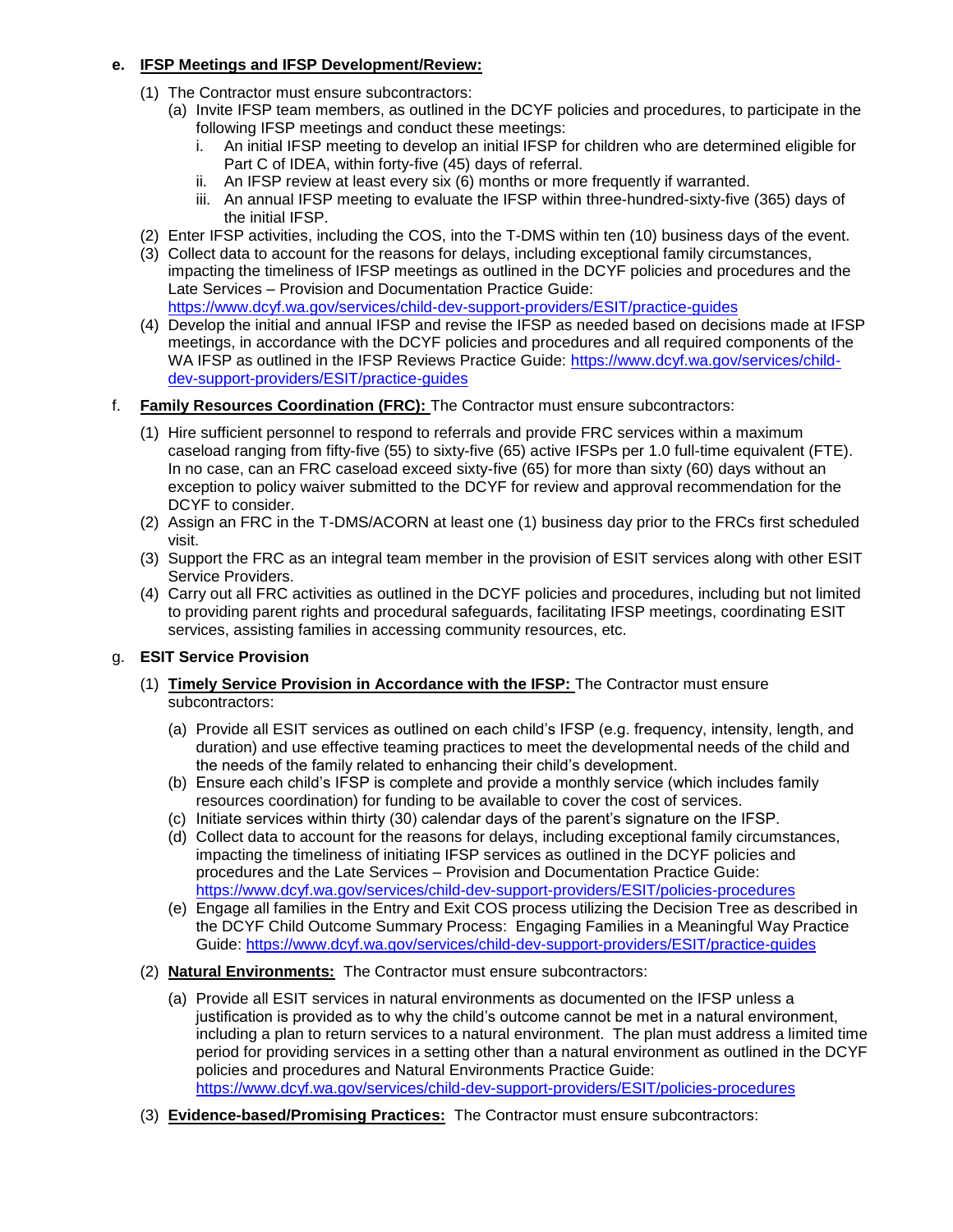- (a) Use scientific, research, evidence-based and/or promising practices from practitioner's professions that meet the needs of children and families and promote and strengthen the capacity of parents and other caregivers to provide everyday learning opportunities for their child and increase child participation in daily activities and family routines.
- (4) **Transition:** The Contractor must ensure subcontractors:
	- (a) Begin the development of the formal transition plan for each child receiving ESIT services six (6) months to nine (9) months prior to the child's third (3rd) birthday.
	- (b) Hold a transition conference no later than ninety (90) days prior to the child's third (3rd) birthday in accordance with State and Federal IDEA requirements which includes all applicable program representatives (e.g. ECEAP, Head Start, Private Preschool, and other early childhood programs) based on the family's transition priorities.
	- (c) Identify children who are potentially eligible for Part B services for data entry in the T-DMS/ACORN by:
		- (a) The first (1<sup>st</sup>) and the fifteenth (15<sup>th</sup>) of every month for children between twenty-four (24) and thirty-two (32) months of age.
		- (b) The first  $(1^{st})$  of the previous month if the child turns thirty-two (32) months old after the fifteenth  $(15<sup>th</sup>)$  of the month.
	- (d) Notify the resident school district of potentially eligible children at thirty-two (32) months of age. The notification must include:
		- (a) Child's First, Last, and Middle Initial
		- (b) Date of Birth
		- (c) Resident School District
		- (d) Parent Contact Information
		- (e) FRC Contact Information
	- (e) Notify the resident school district when a potentially eligible child's family declines transition planning for Part B services.

### **3. PROCEDURAL SAFEGUARDS and DISPUTE RESOLUTION**

- **a. Procedural Safeguards:** The Contractor must ensure subcontractors:
	- (1) Implement all procedural safeguards requirements in accordance with the DCYF policies and procedures and as outlined in the Part C of IDEA Procedural Safeguards Technical Assistance and Training Guide: [https://www.dcyf.wa.gov/services/child-dev-support-providers/ESIT/forms](https://www.dcyf.wa.gov/services/child-dev-support-providers/ESIT/forms-publications)[publications](https://www.dcyf.wa.gov/services/child-dev-support-providers/ESIT/forms-publications)
- **b. Parent Rights:** The Contractor must ensure subcontractors:
	- (1) Share and explain the Part C of IDEA Procedural Safeguards: Parent Rights with parents of each child referred to ESIT services at all required junctures in the enrollment and service delivery process. Parent Rights must be provided in the parent's native language or mode of communication, unless clearly not feasible to do so. [https://www.dcyf.wa.gov/services/child-dev-support-providers/esit/forms](https://www.dcyf.wa.gov/services/child-dev-support-providers/esit/forms-publications)[publications](https://www.dcyf.wa.gov/services/child-dev-support-providers/esit/forms-publications)
- **c. Prior Written Notice:** The Contractor must ensure subcontractors:
	- (1) Provide Prior Written Notice (PWN) no less than seven (7) days in advance, unless it is documented that a different timeframe best meets the family's needs, prior to proposing or refusing to initiate or change the identification, evaluation, service setting, or the provision of appropriate ESIT services. The PWN must be in the parent's native language or mode of communication, unless clearly not feasible to do so. [https://www.dcyf.wa.gov/services/child-dev-support-providers/esit/forms](https://www.dcyf.wa.gov/services/child-dev-support-providers/esit/forms-publications)[publications](https://www.dcyf.wa.gov/services/child-dev-support-providers/esit/forms-publications)
- **d. Parent Consent:** The Contractor must ensure subcontractors:
	- (1) Obtain written parental consent prior to:
		- (a) Conducting screening.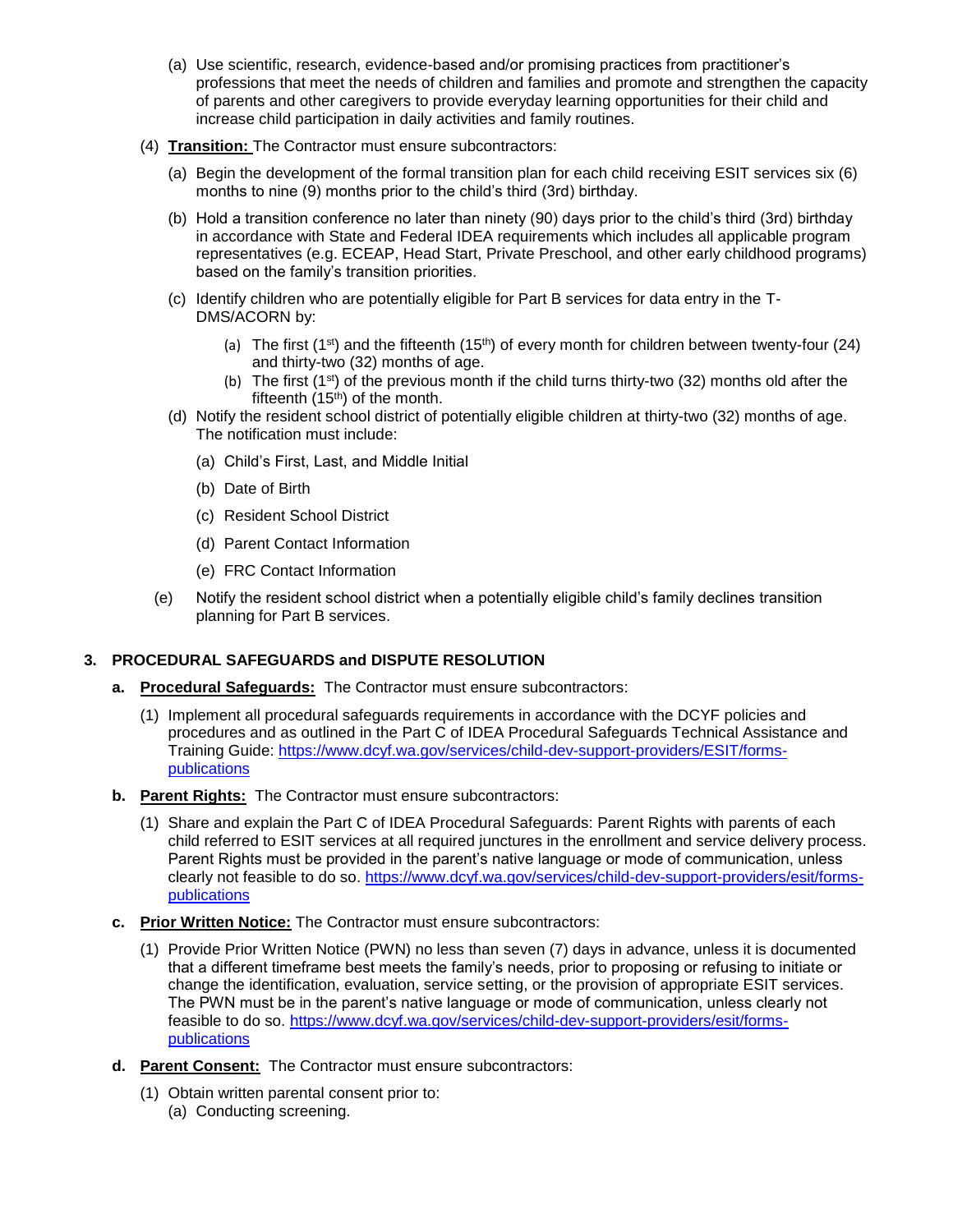- (b) Conducting evaluation and assessment.
- (c) Providing IFSP services.
- (d) Releasing personally identifiable information.
- (e) Using public benefits or insurance or private insurance to pay for services, including initially and each time there is an increase in IFSP services (frequency, intensity, length, or duration).
- **e. Confidentiality:** The Contractor must ensure subcontractors:
	- (1) Protect the confidentiality of any personally identifiable data, information and records collected, maintained or used in accordance with IDEA requirements.
	- (2) Maintain a written record of parties obtaining access to records collected, obtained or used under Part C of IDEA (except access by parents and authorized employees of the Contractor or provider), including the name of the party, the date access was given, and the purpose for which the party is authorized to use the child's record.
	- (3) Ensure Telepractice services meet HIPAA compliance standards.
- **f. Dispute Resolution:** The Contractor must ensure subcontractors:
	- (1) Attempt to resolve a dispute with any party at the lowest possible level and if the dispute is unable to be resolved support the grieved party in understanding and requesting a formal dispute resolution option.
	- (2) Maintain records of all information received related to formal dispute resolution requests and how the dispute was resolved.

## **4. PERSONNEL**

- **a. Adequate Staffing:** The Contractor must ensure subcontractors:
	- (1) Ensure adequate levels of qualified staff, including ESIT Provider Agency staff, ESIT Service Providers, and subcontractors from various disciplines as outlined in the DCYF Qualification Personnel Guidelines [https://www.dcyf.wa.gov/services/child-dev-support-providers/ESIT/practice](https://www.dcyf.wa.gov/services/child-dev-support-providers/ESIT/practice-guides)[guides](https://www.dcyf.wa.gov/services/child-dev-support-providers/ESIT/practice-guides) to be available as part of a multi-disciplinary team to evaluate and assess all children referred and provide all IFSP services for each eligible child.
	- (2) Provide supervision of practitioners through the following functions: direct observations of service delivery; review of child/family records; performance appraisals of practitioners; and training/technical assistance of practitioners and other applicable ESIT Provider Agency staff, ESIT Service Providers and subcontractors.
- **b. Personnel Standards:** The Contractor must ensure subcontractors:
	- (1) Maintain current copies of each ESIT Provider Agency staff, ESIT Service Providers and subcontractor's license or certification to ensure that those individuals conducting evaluation and assessment and/or providing ESIT services to eligible children and families meet all applicable State licensure and certification standards and requirements in accordance with Exhibit titled, *Qualification Personnel Guidelines*: [https://www.dcyf.wa.gov/services/child-dev-support-providers/esit/practice](https://www.dcyf.wa.gov/services/child-dev-support-providers/esit/practice-guides)[guides](https://www.dcyf.wa.gov/services/child-dev-support-providers/esit/practice-guides)
- **c. Personnel Recruitment and Retention:** The Contractor must ensure subcontractors:
	- (1) Make positive efforts to employ and advance employment of qualified individuals with disabilities and individuals who represent the diverse make-up of local communities being served.
	- (2) Inform DCYF of any personnel shortages or staffing changes.
	- (3) Jointly develop recruitment and retention strategies with DCYF when needed.
	- (4) Implement innovative strategies and activities for the recruitment and retention of ESIT service providers;
	- (5) Promote and financially support the preparation of ESIT service providers who are fully and appropriately qualified to provide ESIT services.
- **d. Personnel Development and Training:** The Contractor must ensure subcontractors:
	- (1) Ensure that all ESIT Provider Agency staff, ESIT Service Providers, and subcontractors complete required training through the DCYF Training Portal as outlined in "Required Training Programs" located on the DCYF website here: [https://www.dcyf.wa.gov/services/child-dev-support](https://www.dcyf.wa.gov/services/child-dev-support-providers/esit/training)[providers/esit/training](https://www.dcyf.wa.gov/services/child-dev-support-providers/esit/training)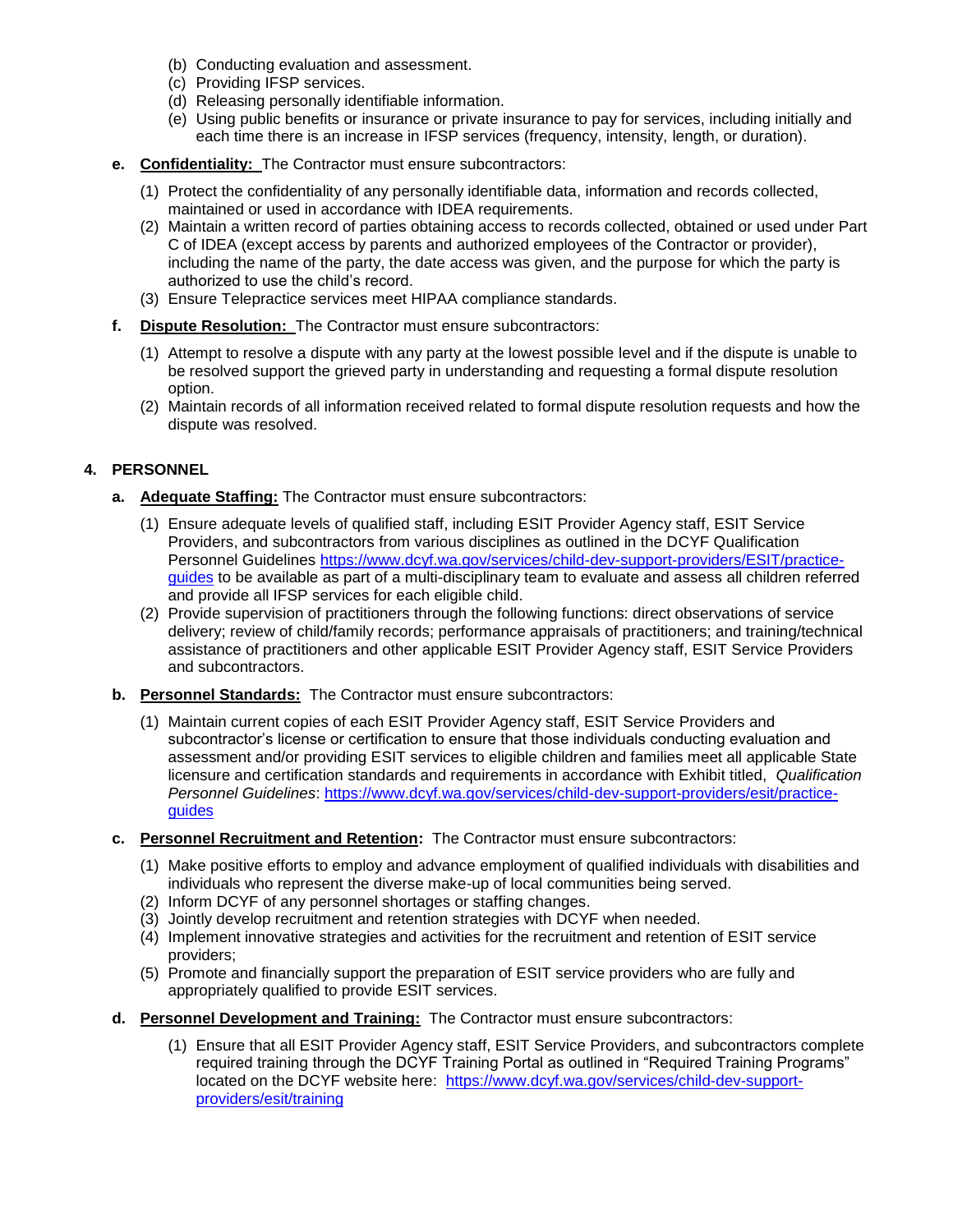- (2) Ensure all new ESIT Provider Agency staff, ESIT Service Providers, and subcontractors create an account within the DCYF Learning Management System (LMS) to complete required training.
- (3) Provide employee orientation training on current DCYF policies, procedures and other guidance documents.
- (4) Encourage ESIT Provider Agency staff, ESIT Service Providers, and subcontractors to access the DCYF Part C Interactive Modules: [http://ectacenter.org/wamodules/wamodules.asp.](http://ectacenter.org/wamodules/wamodules.asp)
- (5) Disseminate the DCYF resource materials to ESIT Provider Agencies, ESIT Service Providers, and subcontractors and invite participation in other training and technical assistance opportunities.
- (6) Require all ESIT Service Providers complete the DCYF Required Child Outcome Summary (COS) Training Modules 1 through 4 and complete the quiz within the first three (3) months of providing services found at: [https://www.dcyf.wa.gov/services/child-dev-support](https://www.dcyf.wa.gov/services/child-dev-support-providers/esit/training)[providers/esit/training.](https://www.dcyf.wa.gov/services/child-dev-support-providers/esit/training)
- (7) Require ESIT Provider Agency administrators, directors, and/or executive management staff to complete the DCYF Required Child Outcome Summary (COS) Training Modules 1 through 6 and complete the quiz for Modules 1 through 4 within three (3) months of contract execution found at: [https://www.dcyf.wa.gov/services/child-dev-support-providers/esit/training.](https://www.dcyf.wa.gov/services/child-dev-support-providers/esit/training)
- (8) Require all Family Resource Coordinators to complete the FRC training as outlined in "Required Training Programs" located on the DCYF website here: [https://www.dcyf.wa.gov/services/child](https://www.dcyf.wa.gov/services/child-dev-support-providers/esit/training)[dev-support-providers/esit/training.](https://www.dcyf.wa.gov/services/child-dev-support-providers/esit/training)
- (9) Require that all individuals who process referrals complete FRC Year One Introductory Modules prior to providing an overview of the Part C of Individuals with Disabilities Education Act (IDEA) process and/or procedural safeguards information to families as outlined in "Required Training Programs" located on the DCYF website here: [https://www.dcyf.wa.gov/services/child-dev](https://www.dcyf.wa.gov/services/child-dev-support-providers/esit/training)[support-providers/esit/training.](https://www.dcyf.wa.gov/services/child-dev-support-providers/esit/training)
- (10) Require appropriate ESIT Provider Agency staff, ESIT Service Providers, and subcontractors who deliver or supervise ESIT services attend HOVRS training and Community of Practice groups offered by the DCYF.
- (11) Maintain a list of individuals that participate in required trainings and make available to the DCYF upon request.
- **e. Conflict of Interest:** The Contractor must ensure subcontractors:
	- (1) Monitor ESIT Provider Agency, ESIT Service Providers, and subcontractor's status related to conflict of interest in collaboration with the DCYF.
	- (2) Ensure that ESIT Provider Agencies, ESIT Service Providers, and subcontractors avoid a conflict of interest or the appearance of a conflict of interest, including but not limited to the abstention from soliciting families enrolled in ESIT services for private business or personal economic gain, for example:
		- (a) IDEA Part C contractors cannot make a unilateral decision to serve children ages 0-3 in private therapy without documenting that a parent has met with a qualified ESIT Service Provider (FRC or Intake Coordinator) and has made an informed decision about declining ESIT services, including receiving their Parent Rights.
- **f. Background Checks:** The Contractor must ensure subcontractors conduct and keep on file background criminal history clearance at least once every three years for all employees, subcontractors and/or volunteers who may have unsupervised access to children in accordance with state legal requirements for background checks, as defined in:
	- (1) RCW 43.43.830 through 43.43.840<https://app.leg.wa.gov/RCW/default.aspx?cite=43.43.830>
	- (2) DCYF Policy: [https://www.dcyf.wa.gov/6000-operations/6800-background-checks,](https://www.dcyf.wa.gov/6000-operations/6800-background-checks) and
	- (3) WAC 110-06:<https://app.leg.wa.gov/wac/default.aspx?cite=110-06&full=true>
- **g. Local ESIT Services Collaboration Plan:**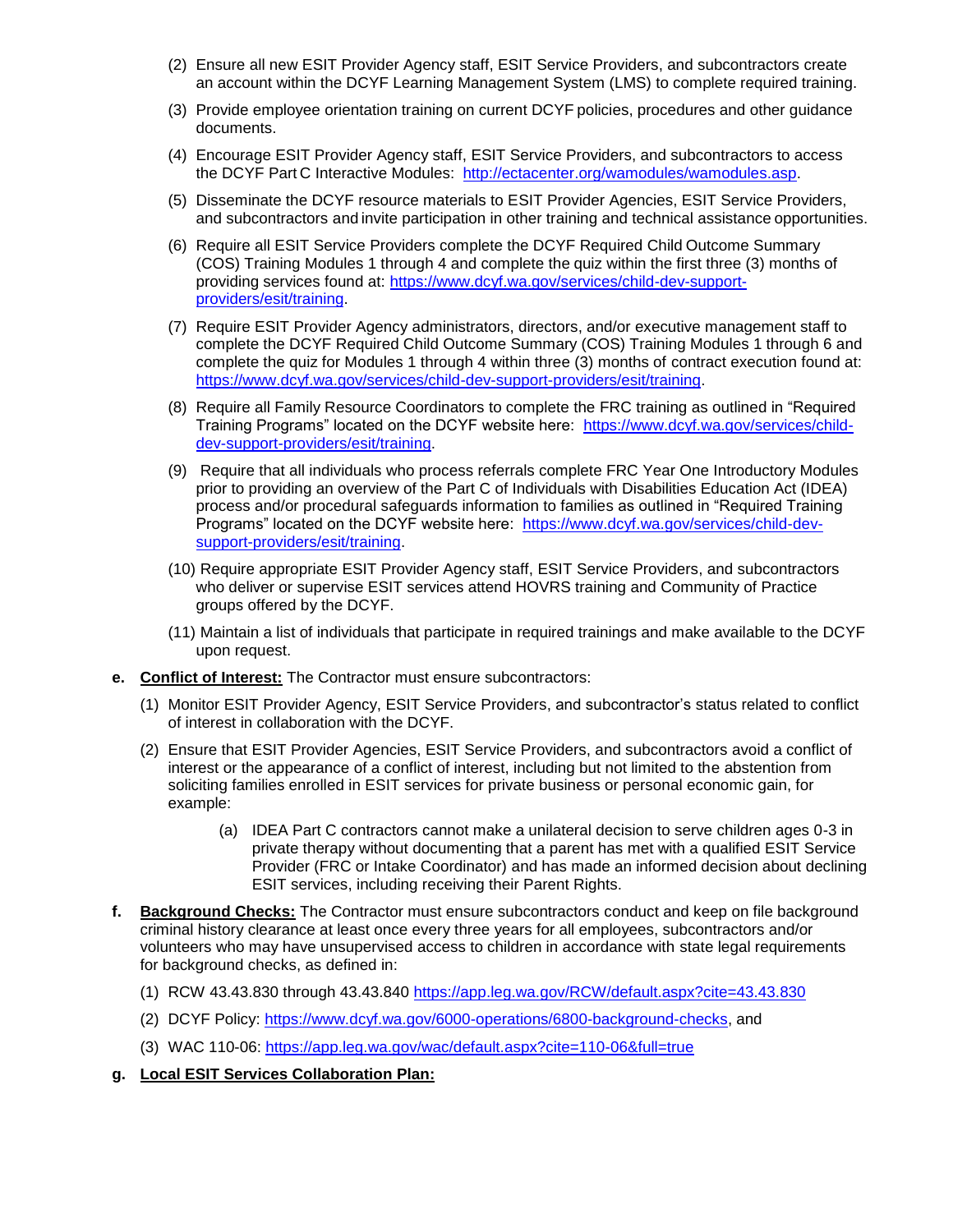- (1) The Contractor must ensure subcontractors develop or participate in the development and annual review of a Local ESIT Services Collaboration Plan to ensure high quality, equitable services that addresses:
	- (b) Early Intervention Accountability
	- (c) Child Find, Outreach, and Referral Activities
	- (d) Evaluation and Assessment
	- (e) Family Resources Coordination
	- (f) Transition responsibilities with school districts and other early childhood partners (e.g. Head Start, ECEAP, etc.),
	- (g) Dispute resolution procedures for grievances and formal complaints among local agencies.
	- (h) Signatures of participants
- (1) The plan must include Service Area Agreements, as necessary to ensure that no child and family goes unserved or to delineate service area coverage when there is more than one ESIT Provider Agency serving an identified school district catchment area as outlined in Exhibit J, *Service Area Agreement Guidance*.
- (2) This plan must be reviewed annually, and submitted to DCYF within ninety (90) calendar days of contract execution in accordance with the Exhibit H, *Local ESIT Services Collaboration Plan*.
- **h. Regional/County/Local Early Childhood Interagency Coordinating Council:** The Contractor must ensure the subcontractor:
	- (1) Participates in a Regional/County/Local Early Childhood Interagency Coordinating Council (CICC) or Early Learning Coalition (ELC), within the geographic ESIT services area, to advise and assist the Contractor in the implementation of local ESIT services in accordance with RCW 43.216.574
	- (2) Participate in meetings as outlined in Exhibit titled, Regional/County/Local Early Childhood Interagency Coordinating Council.
	- (3) Maintain documentation (e.g. minutes, sign-in sheet) of participation in CICC/ELC meetings.
- **i. Agency Administration and Management:** The Contractor must ensure subcontractors:
	- (1) Have sufficient Administrative Personnel with necessary expertise to manage and operate the agency and provide oversight of any subcontractors to ensure compliance with State and federal requirements.
- **j. Contract Monitoring and Quality Assurance:** The Contractor must ensure subcontractors:
	- (1) Participate in DCYF regularly scheduled program wide quality assurance activities to be proactive with program improvement and compliance. This must include review of T-DMS/ACORN data, internal record reviews, and other strategies as deemed appropriate to identify and to initiate steps to mitigate any potential performance and/or compliance issues.
	- (2) Comply with results of state level monitoring activities as part of the general supervisory authority of the DCYF
- **k. Technical Assistance and Training for Continuous Quality Improvement and Compliance:** The Contractor must ensure subcontractors identify technical assistance and training needs and access these supports to enhance program improvement and ensure compliance. This should occur following both internal quality assurance activities as well as participation in DCYF monitoring and continuous quality assurance activities.

### **5. DATA/DOCUMENTATION/RECORDS**

- a. **T-DMS/ACORN:** The Contractor must ensure subcontractors:
- (1) Enter accurate, valid and reliable data in the T-DMS/ACORN no later than ten (10) business days following an event and in no case later than the tenth (10th) of the following month.
- (2) Enter the following required data in the T-DMS/ACORN to maintain each child's Part C of IDEA electronic record:
	- (a) All referrals;
	- (b) All evaluation/assessments;
	- (c) All Eligibility criteria;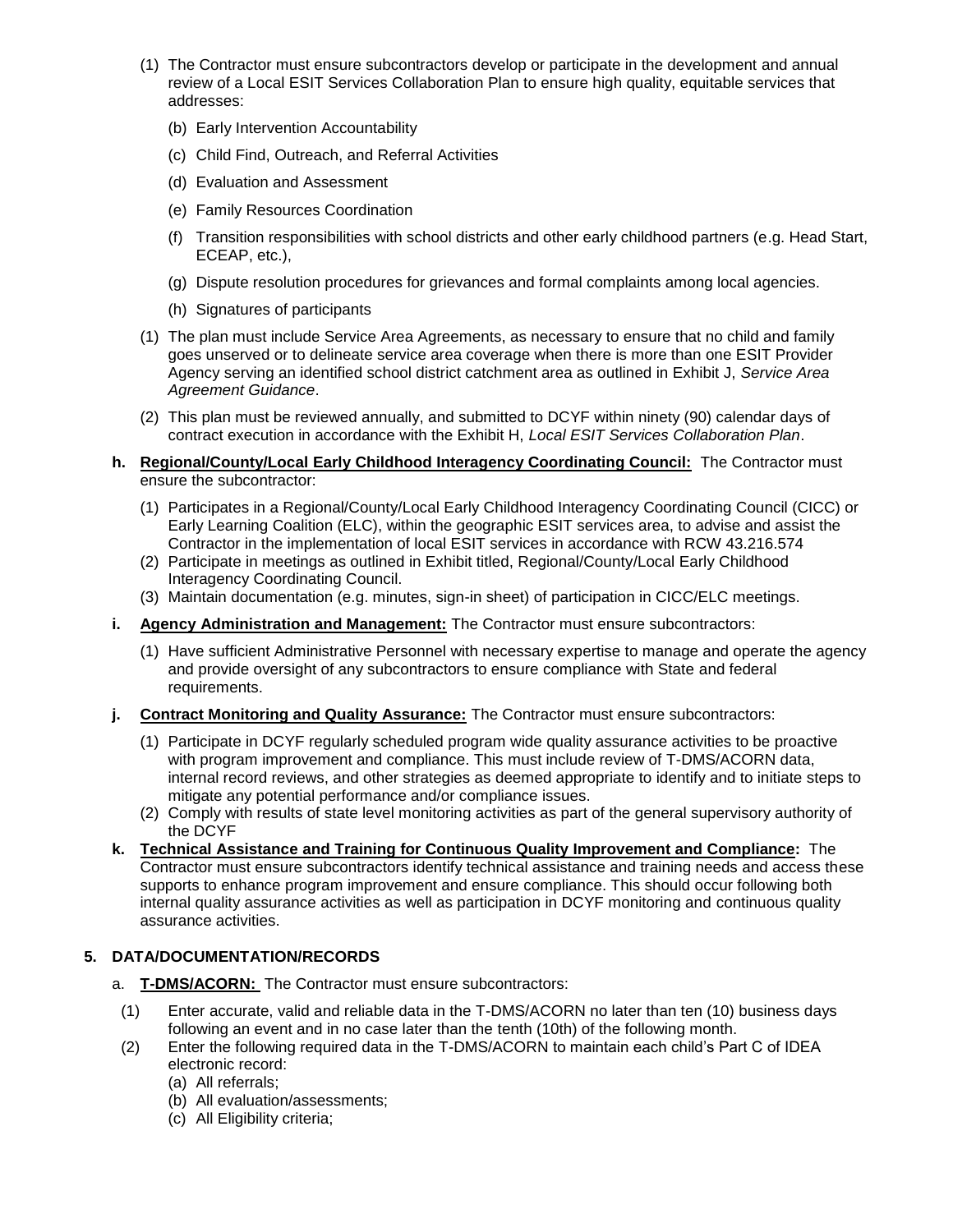- (d) Identification of FRC in the T-DMS/ACORN at least one (1) business day prior to the FRC's first meeting with the family;
- (e) IFSPs, including documenting programmatic reasons and exceptional family circumstances resulting in delay in holding:
	- Timely IFSP meetings (e.g. Initial IFSP meeting within forty-five (45) days from referral;
	- IFSP review at least once every six (6) months or more frequently as needed;
	- Annual IFSP within 365 days of initial IFSP), and
	- **IFSP amendment when adding or changing services, including frequency, intensity, or** duration;
- (f) Initiation of services within thirty (30) days of the parent's signature, including documenting programmatic reasons and exceptional family circumstances resulting in reasons for delay;
- (g) Child Outcome Summary (COS) entry and exit data reporting;
- (h) Transition activities:
	- i. Transition steps and services in the IFSP Transition plan;
	- ii. Date transition conference was held or declined;
	- iii. Potential eligibility for Part B services in the child's transition tab in the T-DMS/ACORN by:
		- 1. The first (1st) and fifteenth (15th) of every month for children between twenty-four (24) and thirty-two (32) months of age, and
		- 2. The first (1st) of the following month if the child turns 32 months old after the fifteenth (15th) of the month
- (a) Verify quarterly, and update as needed, the name of the local school district(s) contact person who needs to receive the school district(s) notification.
- (b) Enter data in the T-DMS/ACORN to maintain a current list of all ESIT service providers and subcontractors providing ESIT services including which discipline they represent, if they have current licensure/certification, and their FTE, and submit quarterly to the DCYF on the form provided by the DCYF.
- (c) Ensure all ESIT service providers and subcontractors using the T-DMS/ACORN receive the required training before assuming these duties and that they are subscribed to the T-DMS/ACORN GovDelivery.
- (d) Enter all service(s) provided to each child monthly are entered into ACORN or an Electronic Medical Record with direct connection to ACORN no later than the tenth (10th) of the following month, when made available by DCYF, in accordance with HB 1661.
- b. **Use of Data:** The Contractor must ensure subcontractors use the T-DMS/ACORN data reports and functions for:
	- (1) Monitoring timelines and compliance with Part C of IDEA and ESIT State Policy and Procedures.
	- (2) Internal quality assurance purposes including program improvement.
	- (3) Managing caseloads and staffing.
	- (4) Informing financial planning and fiscal management.
- c. **Other Documentation and Reporting:** The Contractor must ensure subcontractors:
	- i. Annually submit to the DCYF directory information for the ESIT Provider Agencies operating within the geographic service area.
	- ii. Ensure ESIT Provider Agencies, ESIT Service Providers, and subcontractor document and submit to the DCYF, upon request:
		- A. Attempts made to connect with the family on multiple days over a period of at least seven (7) business days, including failed attempts.
		- B. For children who are referred but not yet found eligible, a child's record can be closed after three (3) failed attempts using at least two (2) different means of communication over a period of at least seven (7) business days.
		- C. Exit all children who have a current IFSP and are lost to services after a maximum of 90-days from the T-DMS/ACORN after three (3) failed attempts on multiple days using at least two (2) different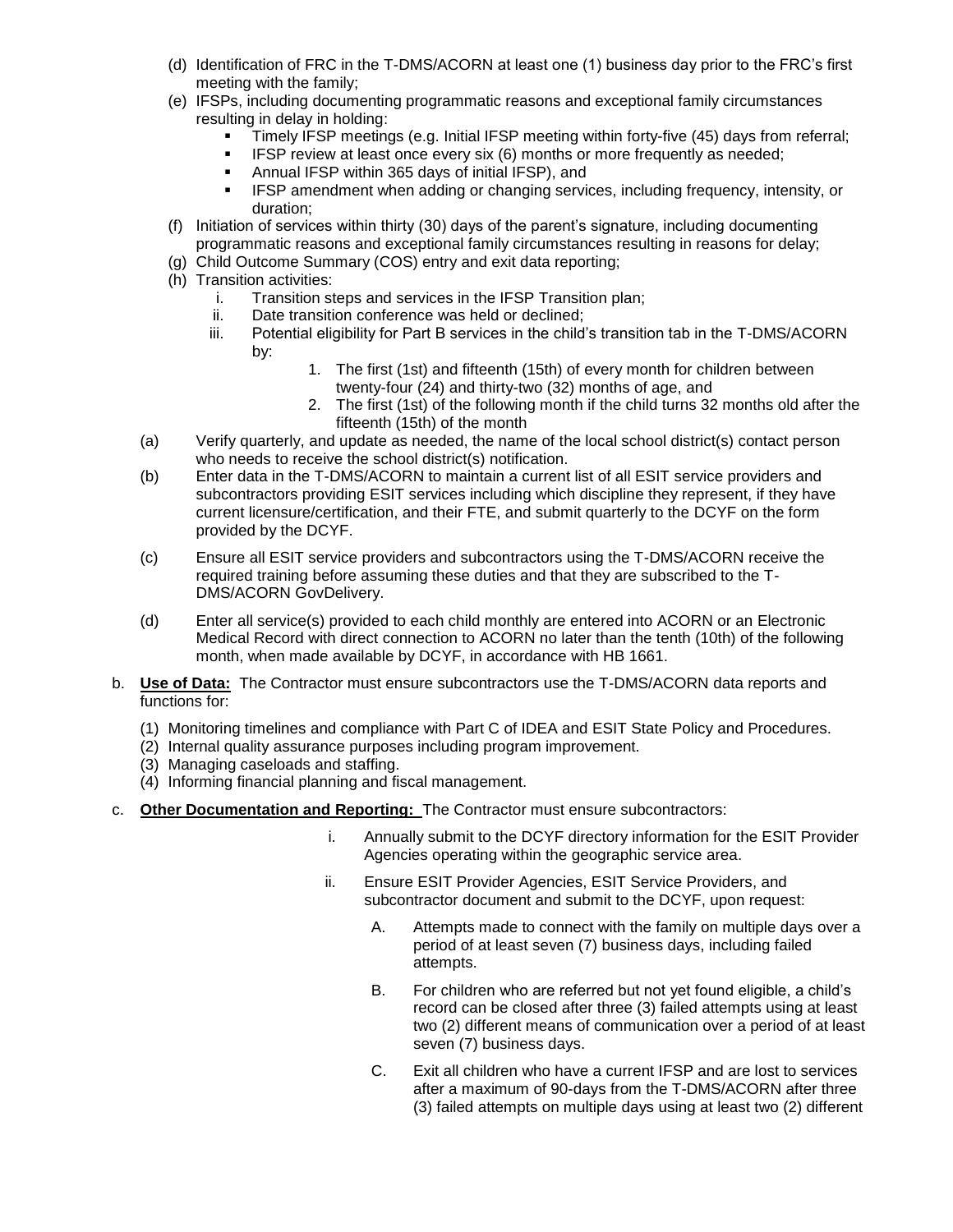means of communication made over at least seven (7) business days.

- (1) **Service Provision:** The Contractor must ensure subcontractors:
	- (a) Register for and participate in scheduled T-DMS/ACORN training and technical assistance sessions to learn how to document the provision of services provided as indicated on an active IFSP monthly for or on behalf of a child/family. Training and technical assistance sessions will require inputting a representative sampling of child/family service delivery information to practice and demonstrate efficiency with the new service delivery tracking and reporting features.
	- (b) Maintain documentation of the provision of services provided as indicated on an active IFSP monthly for or on behalf of a child/family within its existing child/family recordkeeping system. Documentation must be made available upon request to the DCYF and/or during a scheduled onsite monitoring visit.
- d. **Record Retention:** The Contractor must ensure subcontractors:
	- (1) Retain child records for six (6) years from when it was last in effect or the termination of the DCYF contract, whichever is later.
	- (2) Records must meet Secretary of State Standards.
		- (a) Exception: Records must be destroyed at the request of the parent. Destruction means to "physically destroy the record or ensure that personal identifiers are removed from a record so that the record is no longer personally identifiable, HOWEVER,
		- (b) A permanent record of a child's name, date of birth, parent contact information (including address and phone number), names of service coordinator(s) and ESIT service provider(s), and exit data (including year and age upon exit, and any programs entered into upon exiting) may be maintained without time limitation.
- e. **Inventory:** The Contractor must ensure subcontractors:
	- (1) Submit a written request to the DCYF for the purchase of all assets with a unit cost (including ancillary costs) of \$5,000 or greater.
	- (2) Maintain a list of all inventory purchased in whole or in part with the DCYF funds with unit costs of \$500 or greater, including;
		- (a) Computer systems, software, laptop and notebook computers, and other approved office equipment.
		- (b) Communications and audio-visual equipment.
		- (c) Cameras and photographic projection equipment.
		- (d) Therapy appliances.
		- (e) Other assets identified by the Contractor as vulnerable to loss.
	- (3) Include the following in the inventory list and supporting records, if applicable:
		- (a) Description of the asset;
		- (b) Manufacturer or trade name;
		- (c) Quantity;
		- (d) Serial number;
		- (e) Inventory control number;
		- (f) Contractor's acquisition date;
		- (g) Order number from purchasing document;
		- (h) Total cost or value at time of acquisition;
		- (i) Ownership status, for example if shared by multiple funding sources;
		- (j) Depreciation for capital assets;
		- (k) Location of item;
		- (l) Useful life, in years; and
		- (m) Disposal date, method, and salvage value.
- f. **Treatment of Assets:** The Contractor must ensure subcontractors:
	- (1) Holds title to equipment purchased in whole or in part with the DCYF funds.
	- (2) Request approval from the DCYF prior to selling or disposing of equipment from the Subcontractor's Inventory List, and the DCYF must have the option of recapturing the equipment.
	- (1) If the DCYF gives approval for the Contractor to sell the equipment, the Contractor shall use the income for ESIT services.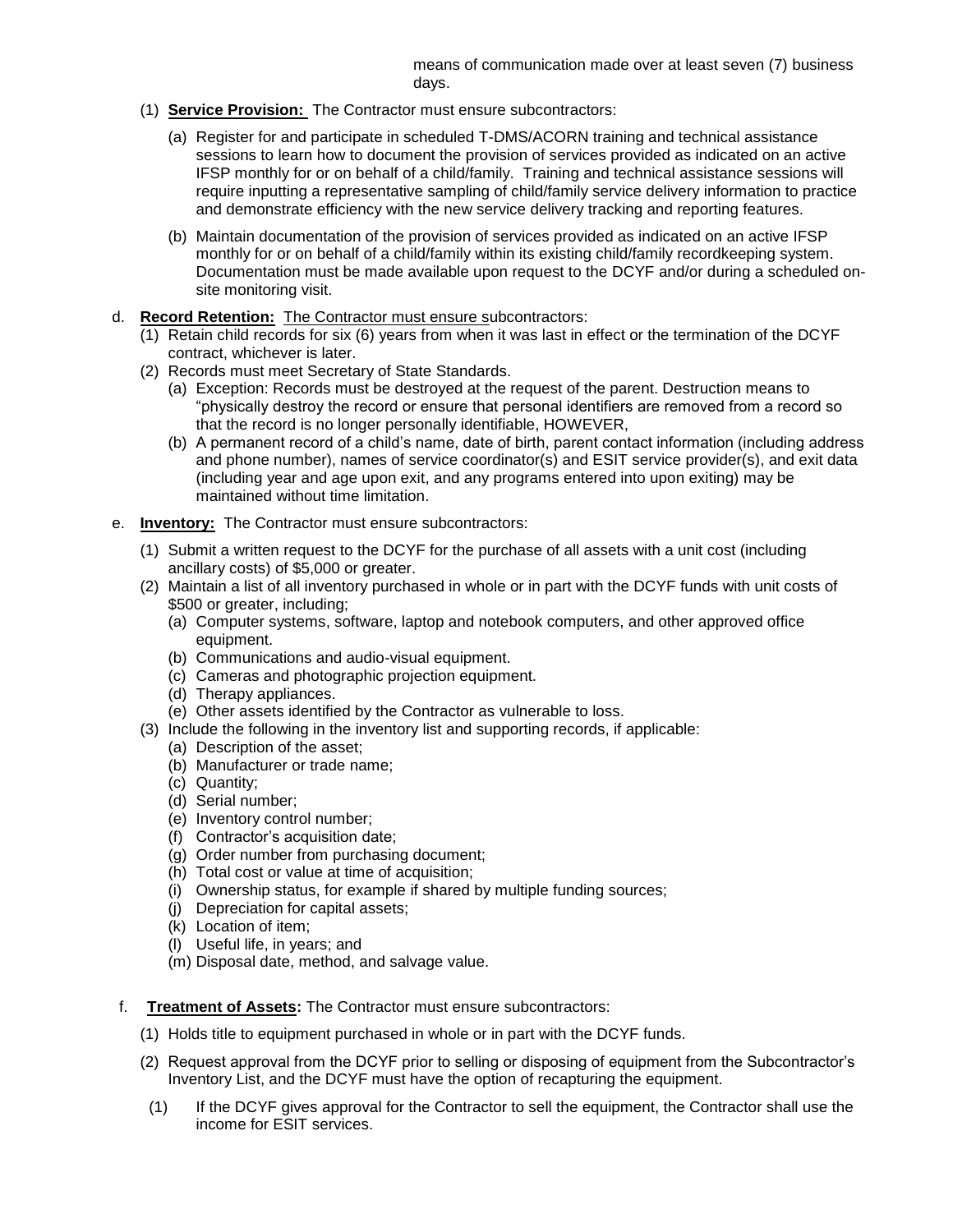- (2) If a Contractor ceases provision of ESIT services, the Contractor must transfer title and return to the DCYF any equipment purchased all or in part with the DCYF funds or the proceeds from current market-value sale of such equipment, at the DCYF's discretion.
- (3) If a Contractor ceases provision of ESIT services at a site or Subcontractor, the Contractor must transfer equipment purchased all or in part with the DCYF funds, or the proceeds from current market value sale of such equipment to another ESIT Provider Agency or ESIT Service Provider or return it to DCYF.
- (4) Any property funded by the DCYF, Part C of IDEA funds must, unless otherwise provided herein or approved by DCYF, be used only for the performance of this Contract.

# **6. OTHER REQUIREMENTS**

- a. **Communication with the DCYF:** The Contractor must ensure subcontractors:
- (1) Participate in the DCYF web-based meetings, as requested.
- (2) Attend two (2) mandatory Regional Provider Meetings, as designated by the DCYF.
- (3) Participate in technical assistance and continuous quality improvement activities with the DCYF Staff, as requested.
- (4) Inform the DCYF Accountability and Quality Improvement Manager immediately of:
	- (a) Any serious issue that impacts ESIT services for the DCYF.
		- (b) Any serious issue that has potential for media coverage.
		- (c) A charge or conviction against an ESIT Provider Agency, ESIT Service Provider, and subcontractor for a disqualifying crime under WAC 110-06-0070 <https://apps.leg.wa.gov/WAC/default.aspx?cite=110-06-0070> .
- b. **Outcome Measure Activities:** The contractor must ensure subcontractors:
- (1) Participate in outcome measure activities, as requested by the DCYF to help achieve the following long-term child and family outcomes, with a focus on building partnerships, using data to learn and improve, and advancing racial equity.
- (2) Expected child outcomes of the DCYF are:
	- (a) Positive social-emotional skills (including positive social relationships),
	- (b) Acquisition and use of knowledge and skills (including early language/communication), and
	- (c) Use of appropriate behaviors to meet their needs
- (3) Expected Family outcomes are:
	- (a) Know their rights,
	- (b) Effectively Communicate their child's needs, and
	- (c) Help their child develop and learn
- **c. Performance-Based Contracting (PBC) in Effect September 1, 2021:** The Contractor must ensure subcontractors do the following:
	- i. Certify monthly that services were provided to all children with an active IFSP, as submitted for billing beginning July 1, 2021.
	- ii. Participate in universal training as well as targeted and tailored technical assistance as may be needed, when provided by the DCYF
	- iii Ensure that all service(s) provided to each child monthly are entered into ACORN or an Electronic Medical Record with direct connection to ACORN no later than the tenth (10th) of the following month, when made available by DCYF, in accordance with HB 1661.
	- iv. Quality and Outcome Measures:

| Quality Measure | Capacity of ESIT Service Provider to complete the Child           |
|-----------------|-------------------------------------------------------------------|
|                 | Outcome Summary (COS), which measures the child's progress        |
|                 |                                                                   |
|                 | in all functional areas of development including positive social  |
|                 | relationships, learning and developing new skills, and ability to |
|                 | meet their needs                                                  |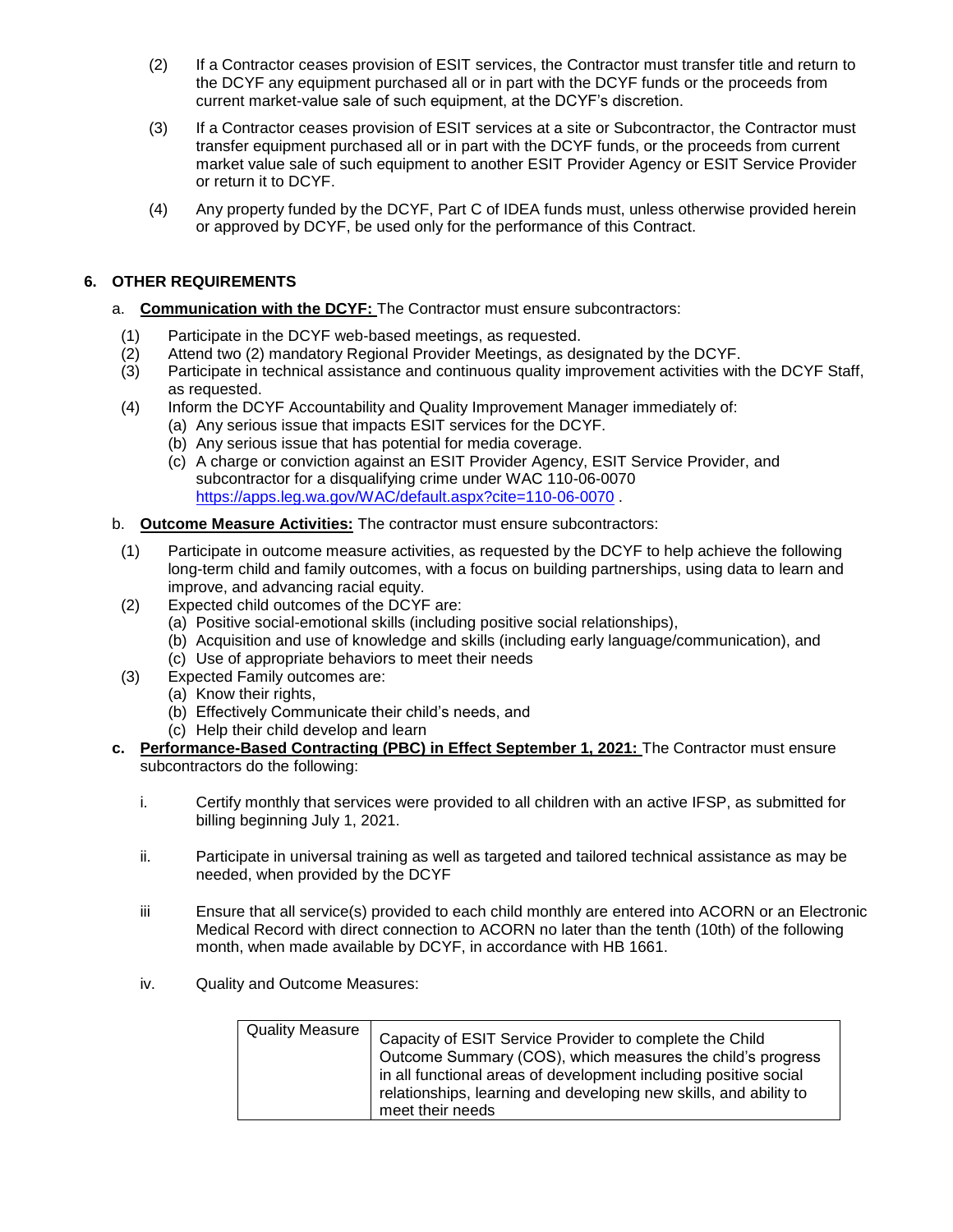| <b>Metric</b>                     | COS Ratings are determined using the Decision Tree Tool<br>(State Performance Plan: Indicator C-3)                                             |
|-----------------------------------|------------------------------------------------------------------------------------------------------------------------------------------------|
| Target                            | 70% of FRCs/Teams will use the decision tree with 80-100% of<br>families.                                                                      |
| Reporting<br>Requirement          | Indicate use of the Decision Tree in the T-DMS/ACORN for all<br>required Entry & Exit COS                                                      |
| Performance<br>Management<br>Tool | Local System Improvement Plan                                                                                                                  |
|                                   |                                                                                                                                                |
| Outcome<br><b>Measures</b>        | Capacity of ESIT Service Provider to increase the parent's<br>confidence in their ability to support their child's development in<br>all areas |
| <b>Metric</b>                     | <b>ESIT Family Survey</b><br>(State Performance Plan: Indicator C-4)                                                                           |
| Target                            | A. Know their rights - 83.5%<br>B. Effectively communicate their child's needs $-91.5\%$<br>C. Help their child develop and learn - 87.5%      |
| Reporting<br>Requirement          | Administered annually by an expert contractor working with the<br>DCYF, who will report results to the DCYF.                                   |
| Performance<br>Management<br>Tool | Local System Improvement Plan                                                                                                                  |

- c. **In-person Services:** The Contractor must ensure subcontractors:
	- I. Resume in-person services in accordance with the following ESIT specific guidance: A. **ESIT Stage One – Limited in-person services**
		- 1) A Plan must be approved by the agency governing body, developed in consultation with the local health jurisdiction, and submitted to the DCYF at [ESIT.Reports@dcyf.wa.gov](mailto:ESIT.Reports@dcyf.wa.gov)
		- 2) The IFSP team must determine that a child's needs cannot be met without in person contact and requires urgent time limited, pre-approved in-person services which are essential to the child's progress.
		- B. **ESIT Stage Two – Transition to home-based in-person services**
			- 1) A Plan must be approved by the agency governing body, developed in consultation with the local health jurisdiction, and submitted to the DCYF at [ESIT.Reports@dcyf.wa.gov](mailto:)

# d. **Mandatory Reporters:**

(1) ESIT Service Providers and subcontractors are deemed mandatory reporters of abuse and neglect involving children and vulnerable adults, in accordance with RCW 26.44.030. <https://apps.leg.wa.gov/rcw/default.aspx?cite=26.44.030>

# e. **Subcontracting:**

(1) Upon approval by the DCYF, ESIT Provider Agencies may subcontract with ESIT Service Providers to ensure comprehensive ESIT services are available to all eligible infants and toddlers and their families in each geographic area.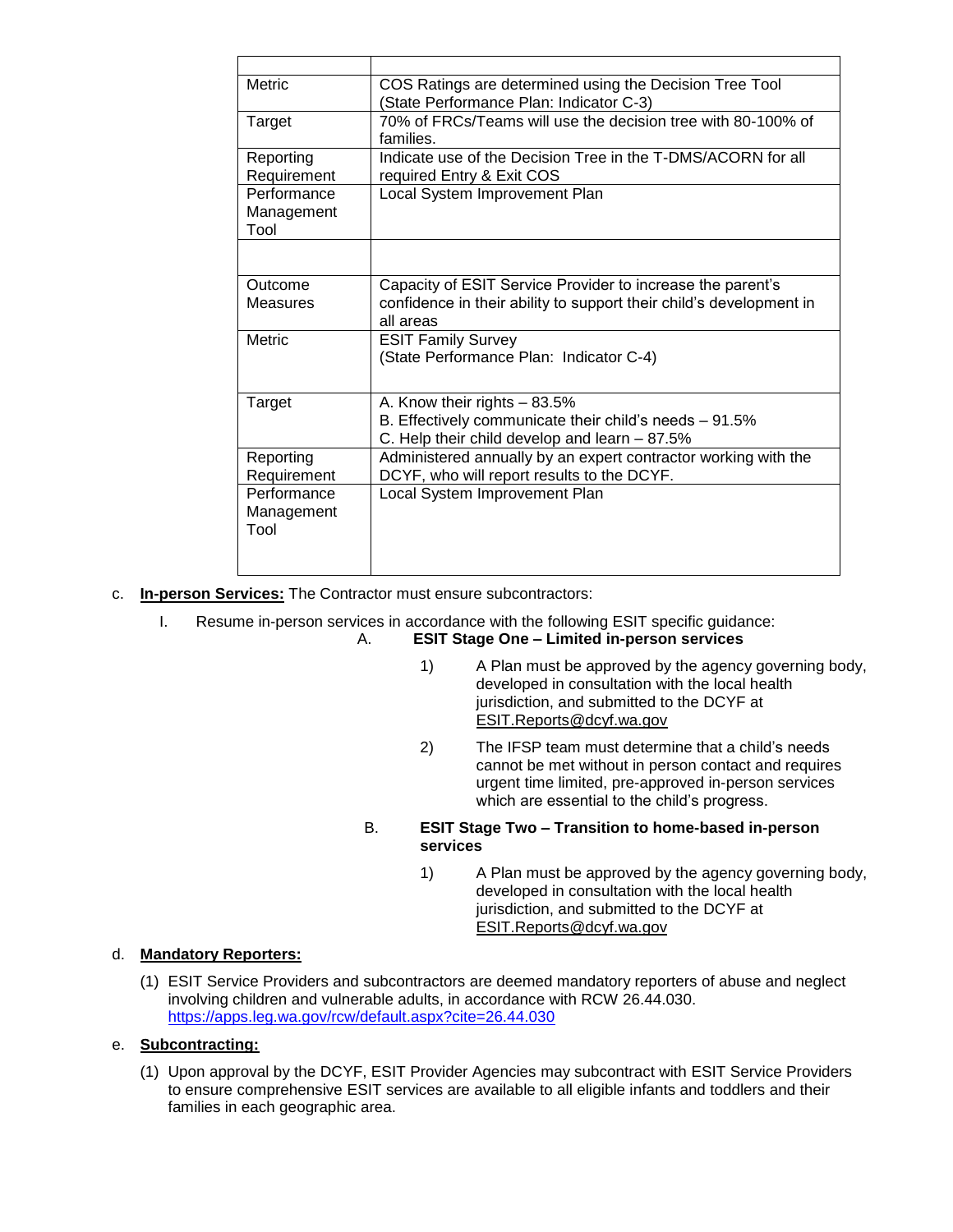- (2) Subcontractors must adhere to requirements outlined in this contract when subcontracting and must notify the DCYF of any subcontract changes.
- (3) Submit drafts of all subcontracts and agreements regarding the provision of ESIT services regardless of source of funds to DCYF for approval prior to implementing the subcontract.
- (4) Ensure Subcontractor services are delivered according to Part C of IDEA and this Statement of Work.
- (5) Ensure audit and monitoring results are available upon request.
- (6) Demonstrate subcontractors are meeting all requirements as outlined in this Statement of Work.
- (7) ESIT service provider and subcontractor contracts must include all language from the Exhibit titled, *ESIT Provider Agency/ESIT Service Provider Subcontractor Requirement*, and include the following:
	- (a) A detailed division of roles and responsibilities between the Subcontractor and Contractor.
	- (b) A list of deliverables the Subcontractor must submit to the Contractor, along with due dates.
	- (c) Language that the Subcontractor must submit and implement a written plan to remedy noncompliance with the terms and conditions of the Subcontract, as identified by the DCYF during monitoring.

### **7. FISCAL**

- **a. IDEA Fiscal Requirements:** The Contractor must ensure subcontractors:
	- (1) Maintain a financial management system that ensures federal Part C of IDEA funds are used in accordance with Part C of IDEA requirements including but not limited to:

#### **b. Prohibition Against Supplanting:**

- (1) Must not commingle Federal Part C of IDEA funds with other funds.
- (2) Must use Federal Part C of IDEA funds to supplement the level of State and local funds expended for eligible infants and toddlers with disabilities and their families, and in no case to supplant those State and local funds.
- **c. Payor of Last Resort:** The Contractor ensures the subcontractor:
	- (1) Uses Federal IDEA Part C funds as Payor of Last Resort.
	- (2) Does not use Federal IDEA Part C funds to satisfy a financial commitment for ESIT services that otherwise would have been paid for in-full or in-part from another public or private funding.
	- (3) May use Federal Idea Part C funds to cover the remainder of a partially covered cost.
	- (4) May use Federal IDEA Part C funds for infrastructure costs necessary for the provision of direct services.
	- (5) Must have a written payor of last resort and hardship policy and procedure.
	- (6) Notifies the ESIT Provider Agency by (insert date), when all Part C of IDEA funds, awarded by this Contract, are, or will be, expended prior to the end of the Contract year, to document that payor of last resort has been utilized.
- **d. Budget:** The Contractor must ensure subcontractors:
	- (1) Ensure that all expenditures meet the criteria for necessary, reasonable, and allocable as a direct charge.
	- (2) Use fiscal and programmatic data to develop, manage and maintain a final contract operating budget, delineated by fund source(s), to provide ESIT services to eligible infants and toddlers and their families.
	- (3) Budget must identify funds for direct services, subcontracting, and indirect costs.
	- (4) In accordance with WAC 110-400-0140, Administrative Indirect Costs cannot exceed 10% of total allocation.
	- (5) Submit an initial contract budget, for approval, to the ESIT Provider Agency within thirty (30) days of contract execution.
	- (6) **Budget Amendment:** The Contractor must ensure subcontractors:
		- (a) Submit for prior approval a budget amendment requests to the ESIT Provider Agency when:
			- i. Adding a subcontract.
			- ii. Terminating a subcontract.
			- iii. Redistributing 10% or more of the total allocation.
	- (7) Written requests must be received at least one month prior to the effective date for any amendment.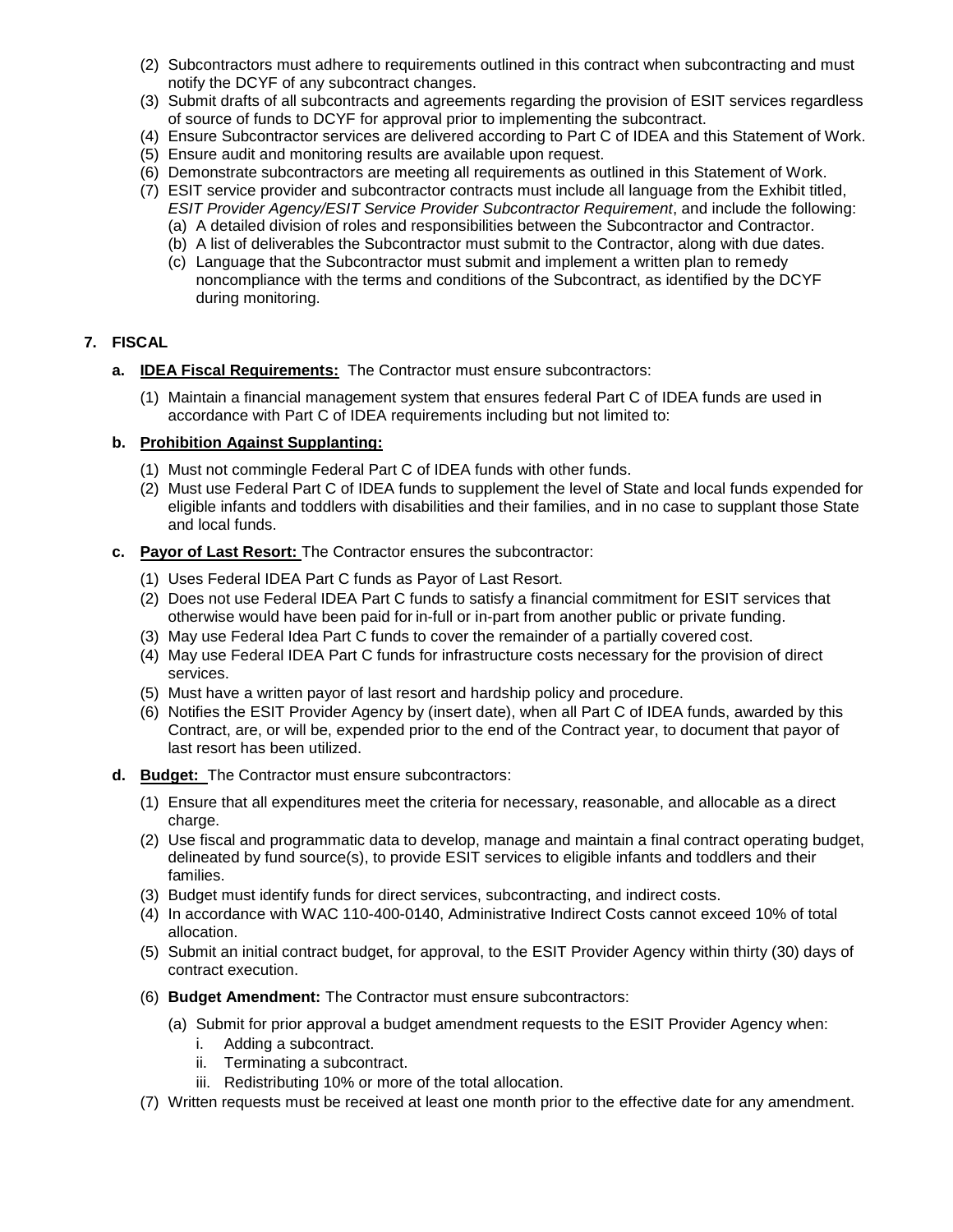- (8) Final Budget Amendment requests must be received by the ESIT Provider Agency no later than the (insert date), within the Contract period.
- **e. Fiscal Management:** The Contractor must ensure subcontractors:
	- (1) Disburse, make payments and/or reimburse funds for allowable expenses.
	- (2) Refer Developmental Disabilities Administration (DDA) eligible children to DDA.
	- (3) Bill and collect third party sources (e.g. Medicaid and other public and private insurance) and parent fees in accordance with the DCYF System of Payments and Fees Policies.
	- (4) Use funds efficiently and effectively to contain costs and provide high quality services that meet the needs of children and families and complies with IDEA requirements.
	- (5) Monitor internal use of funds and resources on an ongoing basis, including participating in audits and fiscal integrity reviews as well as monitoring funding of subcontracts to ensure compliance with all federal, State and local mandates.

## **8. COMPENSATION/VOUCHER PAYMENT**

- a. The Contractor must ensure subcontractors:
	- (1) Compensation for services will be paid upon the timely completion of services and is contingent upon acceptance of relevant work products and approval by the ESIT Provider Agency as described in this Contract.
	- (2) Certify billing information provided by the ESIT Provider Agency, sign and submit it to the ESIT Provider Agency for payment.
	- (3) Facilitate the coordination of payment for ESIT services from Federal, State, Local and Private sources (including public and private insurance coverage).
	- (4) Payments for Part C of IDEA, ELTA, and Unrealized Enrollment Funds are made on reimbursement of actual costs.
	- (5) ESIT Provider Agency will reimburse ESIT services as follows:
		- (1) State Birth to Three Special Education Funding Fee for Service County EIS Rate not to exceed OFM's annual allocation to the ESIT Provider Agency.
			- (a) The Fee for Service County EIS Rate is derived from the Basic Education Allocation (BEA) rate times 1.15, for each School District Catchment Area and weighted by enrollment. The County EIS Rates are based on the DCYF annual average enrollment caseload data from September 2020 – June 2021 and will periodically be adjusted in October, January, and April.
			- (b) State Birth to Three Special Education funds may be used to support Medicaid Administrative Claiming activities. These funds are not from a federal source, and DCYF is not currently using them as required match for other federal funds.
		- (2) Education Legacy Trust Account (ELTA) Annual Allocation
			- (a) The Contractor's annual allocations are based on the ELTA's per child rate multiplied by the DCYF annual average enrollment caseload from September 2021 through June 2021.
			- (b) Compensation is based on actual cost reimbursement not to exceed the maximum ESIT Provider Agency's ELTA Annual Allocation, as shown in Exhibit B, Budget.
		- (3) Part C of IDEA
			- (a) The Contractor's annual allocations are based on the Part C of IDEA's per child rate multiplied by the DCYF annual average enrollment caseload from September 2020 through June 2021.
			- (b) Compensation is based on actual cost reimbursement not to exceed the maximum ESIT Provider Agency Part C of IDEA Annual Allocation, as shown in Exhibit B, Budget.
			- (c) Part C of IDEA funds used for direct ESIT services are payer of last resort. In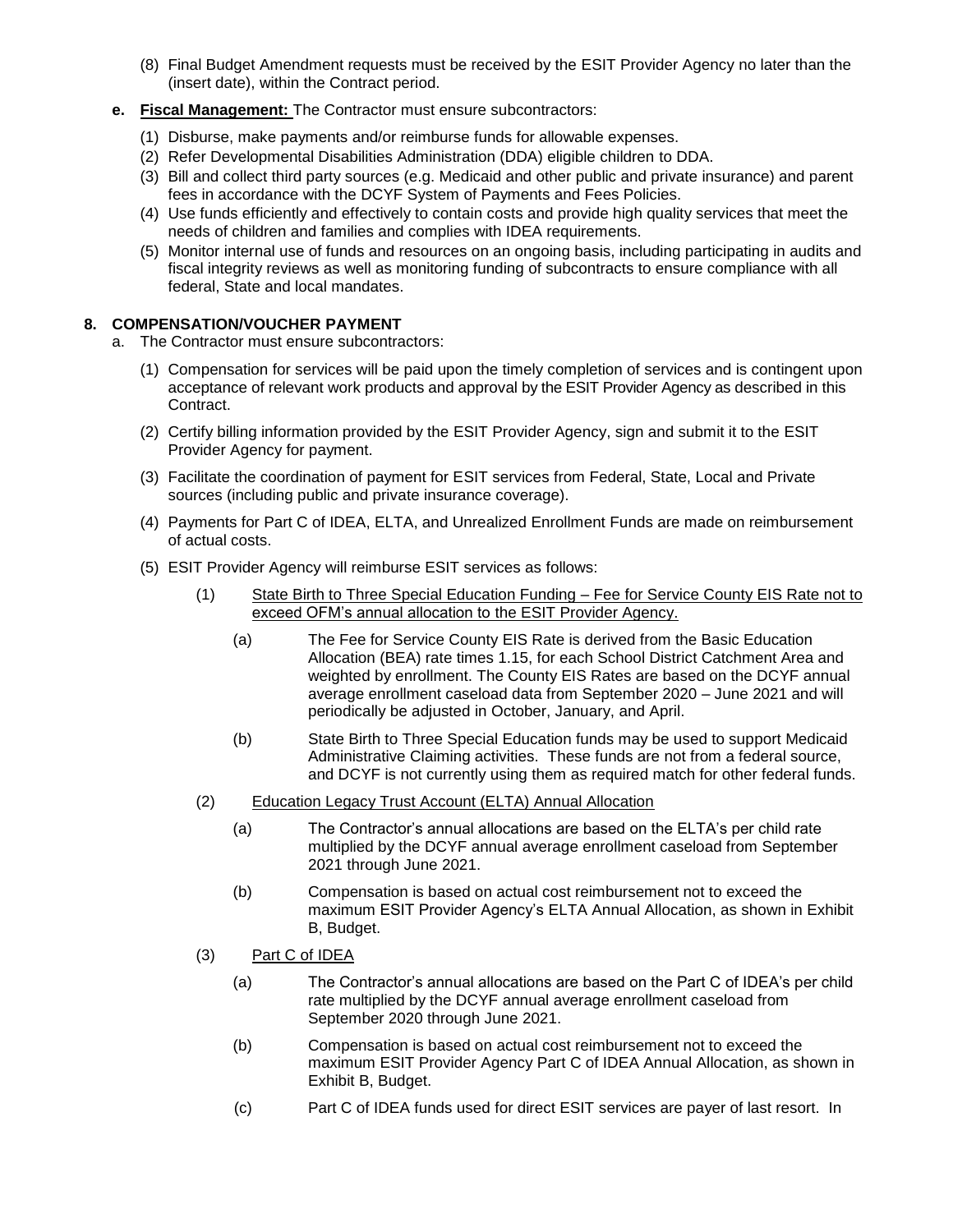accordance with the requirements of 34 CFR, all other federal, state, local and/or third-party funding must be accessed and applied first.

- (d) Part C of IDEA will supplement, not replace, existing resources including program income. Any Part C of IDEA funding that has not been utilized by June 30, 2022 will be reallocated by the DCYF.
- (e) All expenditures must meet the federal cost principles including a number of general factors that affect the allowability of all expenditures, linking the necessity, reasonableness, and allocability of the expenditures as a direct charge to the contract.
- (4) Unspent Part C of IDEA Unrealized Enrollment COVID Relief Funding
	- (a) Unspent Funds used for direct ESIT services must be payor of last resort.
	- (b) All Unrealized Enrollment COVID Relief Funding must be spent by June 30, 2022.
	- (c) Contractor must track expenditures unique to this allocation separately.
- (a) Travel
	- i. The Contractor must comply with Washington State Office of Financial Management travel policy for travel expenses directly related to services under this Contract. http://www.ofm.wa.gov/policy/10.htm.
	- ii. For reimbursement of Contractor and employee's travel expenses for ELTA, Part C of IDEA, and Unrealized Enrollment funding, attach itemized receipts to the A-19-1A invoice voucher. The optional Non-Employee Travel Reimbursement form provided by DCYF may be used and attached.
	- iii. Upon DCYF request, provide receipts and other supporting fiscal documentation.
	- iv. All payment documentation must be submitted to the ESIT.Reports@dcyf.wa.gov.
- (b) Voucher Verification
	- i. Prior to payment under this Contract, the ESIT Provider Abengy must review and approve all data regarding ESIT services rendered; receipt of Deliverables, due according to Exhibit C, Deliverables; completion of activities, as detailed in this Contract; and receipt of a properly completed Form A-19-1A Invoice Voucher as described below:
		- i. Submit a properly completed State Form A-19-1A Invoice Voucher, provided by the DCYF.
			- A. Completed Form A-19-1A Invoice Voucher must include:
				- 1) The actual number of children being billed for State Birth to Three SpEd funding, who:
					- a) Are enrolled in an EIPA **and**
					- b) Are between the ages of birth through 2 years of age and not yet three on the first business day of the month **and**
					- c) Have an active IFSP:
						- **a.** based on eligibility criteria established in ESIT State Policies **and**
						- b. which meets federal and state procedural requirements **and**
					- d) Are eligible for and receiving early intervention services[1]

[1] SHB 2787 states ["For the purposes of this subsection \(2\), a child is receiving early intervention services](http://lawfilesext.leg.wa.gov/biennium/2019-20/Pdf/Bills/House%20Passed%20Legislature/2787-S.PL.pdf?q=20200615170703)  [if the child has received services within a month prior to the monthly count day."](http://lawfilesext.leg.wa.gov/biennium/2019-20/Pdf/Bills/House%20Passed%20Legislature/2787-S.PL.pdf?q=20200615170703)

> 2) The actual expenditures incurred for the month being billed for Part C of IDEA, ELTA, and Unrealized